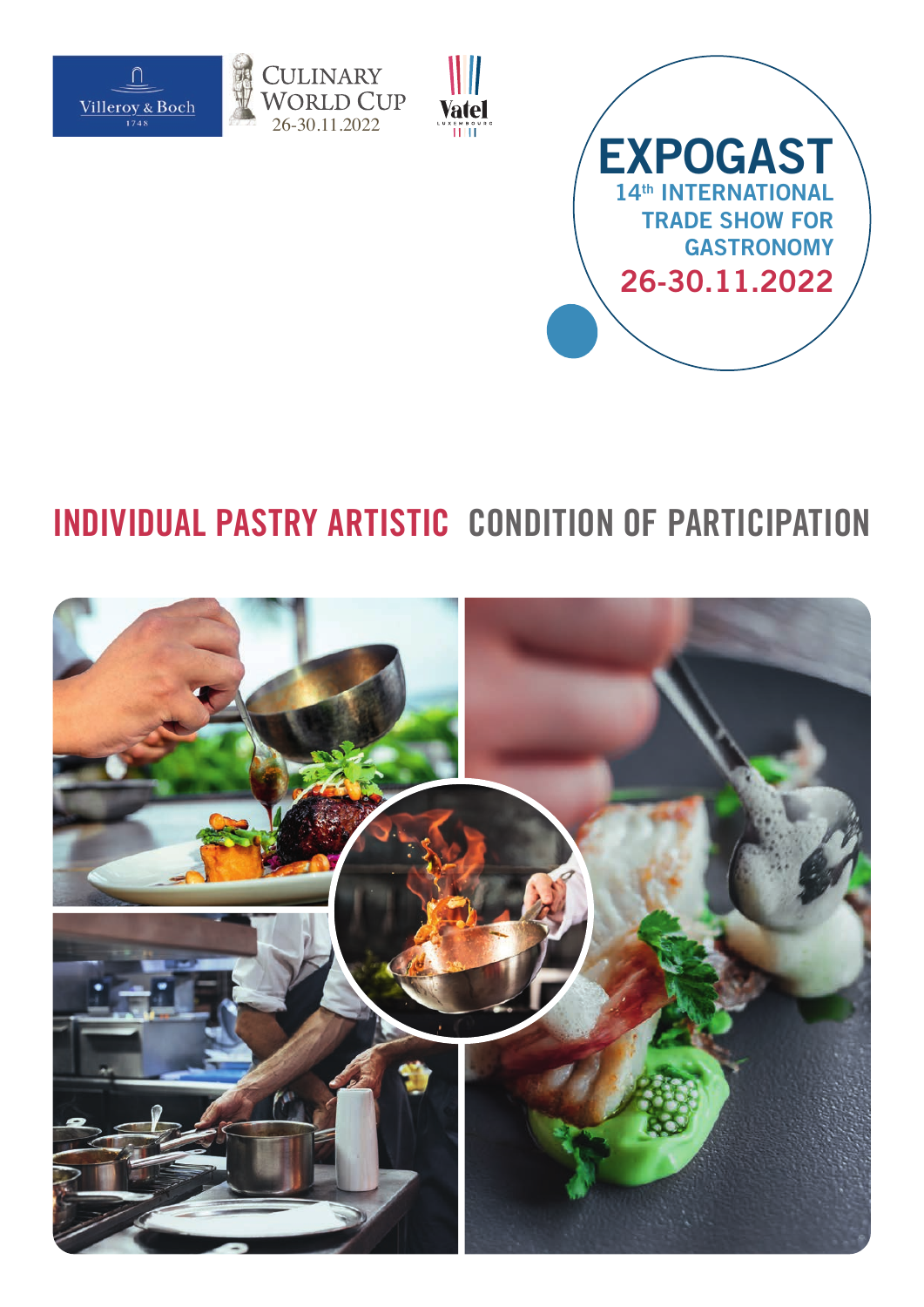



Organiser and responsible supervisor of the international culinary exhibition EXPOGAST 2022 Villeroy & Boch - Culinary World Cup: Vatel Luxembourg, Association of professional chefs of the Grand Duchy of Luxembourg, Amitié Gastronomique Francois Vatel.

For all information concerning the competition in relation to EXPOGAST 2022 Villeroy & Boch - Culinary World Cup please check our website **www.vatel.lu** or contact us by email: **cwc@pt.lu**











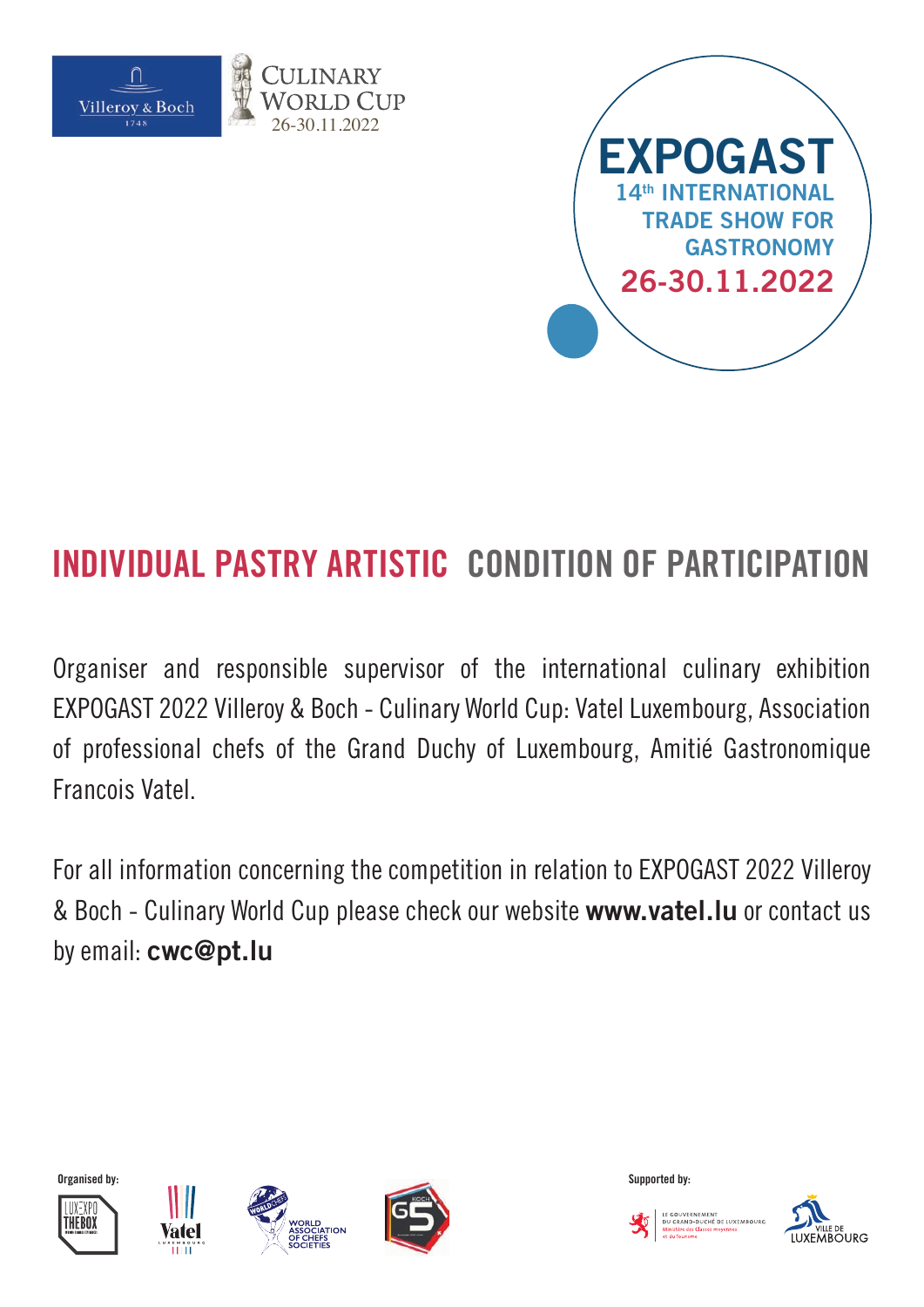

| <b>Duration</b>                                               | The Expogast 2022 - Villeroy&Boch Culinary World Cup takes place from Saturday 26 <sup>th</sup> of November to Wednesday<br>30 <sup>th</sup> of November 2022 at Luxexpo The Box, Luxembourg-Kirchberg.<br>The exhibition is open daily:<br>For the participants from 5.00 am to 9.30 pm<br>For visitors from 11.00 am to 9.00 pm                                                                                                                                                                                                                                                                                                                                                                                                                                                                       |  |  |
|---------------------------------------------------------------|---------------------------------------------------------------------------------------------------------------------------------------------------------------------------------------------------------------------------------------------------------------------------------------------------------------------------------------------------------------------------------------------------------------------------------------------------------------------------------------------------------------------------------------------------------------------------------------------------------------------------------------------------------------------------------------------------------------------------------------------------------------------------------------------------------|--|--|
| <b>Opening hours</b>                                          |                                                                                                                                                                                                                                                                                                                                                                                                                                                                                                                                                                                                                                                                                                                                                                                                         |  |  |
| <b>Opening Ceremony</b>                                       | The national teams are going to be officially introduced during the opening ceremony which takes place on Friday<br>the 25 <sup>th</sup> November 2022 at 5.00 pm at Luxexpo The Box, Luxembourg-Kirchberg.                                                                                                                                                                                                                                                                                                                                                                                                                                                                                                                                                                                             |  |  |
| <b>Closing Ceremony</b>                                       | The award ceremony and the announcement of the Expogast 2022 - Culinary World Cup winners will take place on<br>Thursday the 1 <sup>st</sup> December 2022 at 2:00 pm at Luxexpo The Box, Luxembourg-Kirchberg.                                                                                                                                                                                                                                                                                                                                                                                                                                                                                                                                                                                         |  |  |
| <b>Daily Ceremony</b>                                         | The daily ceremony with the announcement of the medals and diplomas of the day (cold exhibition) takes place on<br>each competition day at 5.00 pm. (For organization al matters, changes might be possible)                                                                                                                                                                                                                                                                                                                                                                                                                                                                                                                                                                                            |  |  |
| <b>Registration</b>                                           | Online registration must be done via www.vatel.lu.<br>For further information or questions in relation to the online registration, contact us by email: cwc@pt.lu.                                                                                                                                                                                                                                                                                                                                                                                                                                                                                                                                                                                                                                      |  |  |
| <b>Registration ends on</b><br>1 <sup>st</sup> of August 2022 | The final and complete registration with the nominal announcement of the competitors name must be made until<br>the 1st August 2022.<br>The competitor will be asked to pay a participation fee of 75 Euro.<br>The payment of the registration fee must be done via online payment during the registration process<br>(VISA, MASTERCARD). The competitor can only participate if the 75 Euro have been received.<br>Transfer costs are at the expense of the competitor.<br>The registration fee includes 2 entry tickets to the exhibition.<br>All the required documents such as entry tickets will be handed out at the VATEL office Entrée Nord at Luxexpo The<br>Box, Luxembourg-Kirchberg up on Thursday the 24 <sup>th</sup> November 2022 from 10.00 am onwards, if all fees have been<br>paid. |  |  |
| <b>Registration modifications</b>                             | Once the registration is complete, the competitor will be sent an e-mail including its login and password informa-<br>tion in in case the competitor might modify its registration (free of charge) before October 1 <sup>st</sup> 2022.<br>Passed that date, the request for further changes can only to be processed by mail cwc@pt.lu or during the<br>competition at the jury administration office. Any changes will be charged at 50 Euro each. This payment must be<br>done at the registration desk upon arrival or for later changes at the jury administration office.                                                                                                                                                                                                                        |  |  |
| <b>Customs</b>                                                | Generally, there should be no problem with the import of goods in limited quantities into Luxembourg.<br>From overseas the regulations must be respected. Each participant receives - upon request - a participation card,<br>which has to be shown at customs upon request. Each imported good underlies the health and hygienic food<br>regulations as defined by the EU.                                                                                                                                                                                                                                                                                                                                                                                                                             |  |  |
| <b>Goods and raw</b><br><b>materials</b>                      | All goods and raw materials required for the preparation of the exhibits are available at the best quality in<br>Luxembourg. As an order in advance is necessary, the participants can receive a list of special shops upon request.<br>The competitor must procure all products by her-/himself.                                                                                                                                                                                                                                                                                                                                                                                                                                                                                                       |  |  |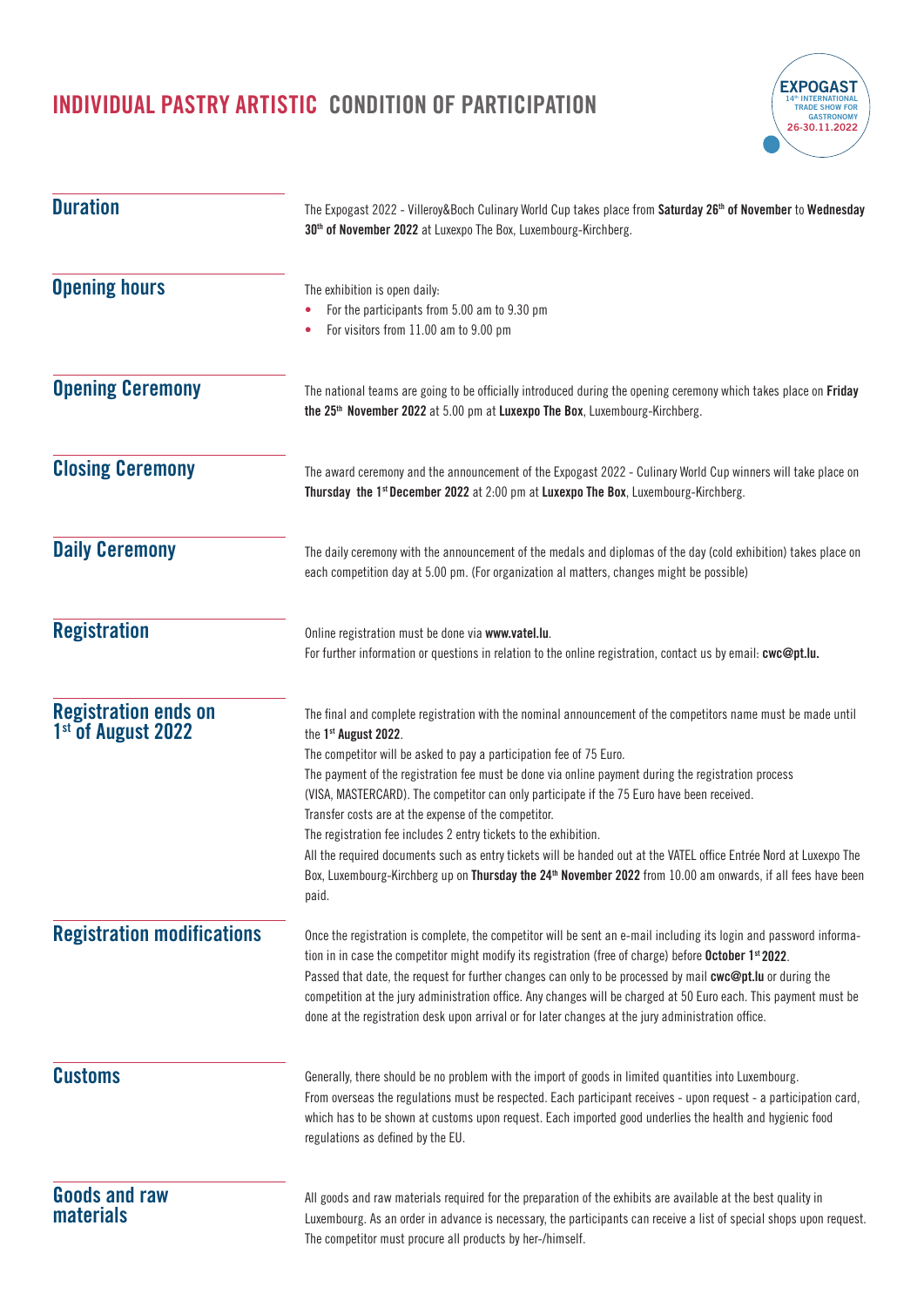**Material costs**

**exhibits**

**Table**

**Labelling**

**Exhibition of the** 

**program**

**Judging**

**Preparation of the** 



- The jury can cut any of the items if necessary
- Pastry artistic will not be tasted
- The decisions of the jury are final and irrevocable

All exhibited items will be judged individually according to the 100 points system. No half points will be awarded.

Exhibits and parts of them may only be presented once.